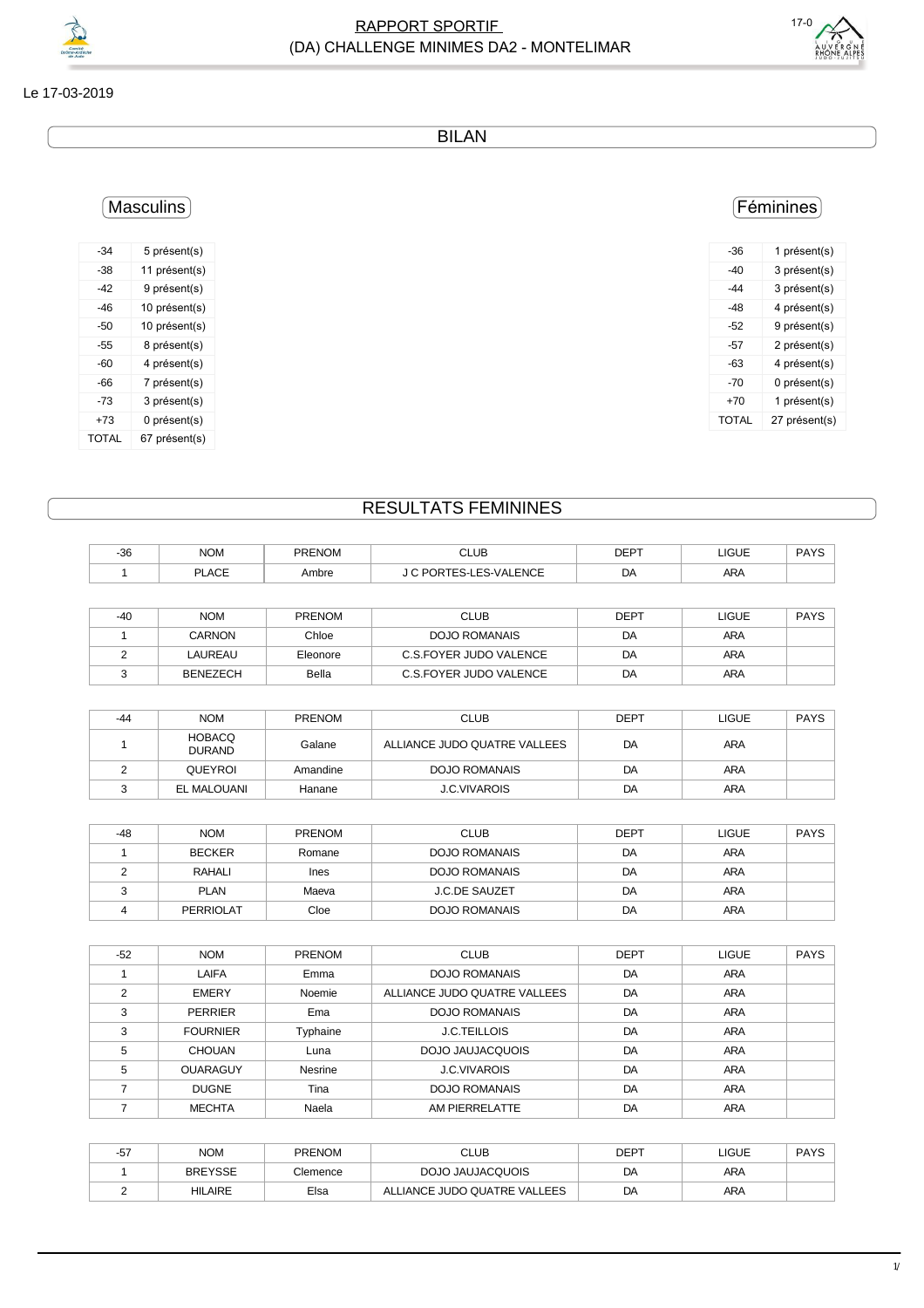

#### **RAPPORT SPORTIF** (DA) CHALLENGE MINIMES DA2 - MONTELIMAR



| $-63$ | <b>NOM</b>      | PRENOM        | <b>CLUB</b>                              | <b>DEPT</b> | LIGUE        | <b>PAYS</b> |
|-------|-----------------|---------------|------------------------------------------|-------------|--------------|-------------|
|       | <b>ARMAND</b>   | Manon         | <b>DOJO ROMANAIS</b>                     | DA          | <b>ARA</b>   |             |
| 2     | <b>SIFI</b>     | Lina          | <b>DOJO ROMANAIS</b>                     | DA          | <b>ARA</b>   |             |
| 3     | <b>GAILLARD</b> | Charlotte     | <b>JUDO CLUB ST MARCELLOIS</b>           | DA          | <b>ARA</b>   |             |
| 4     | SALEMI          | Clara         | ACADEMIE JJ GUILHERAND<br><b>GRANGES</b> | DA          | <b>ARA</b>   |             |
|       |                 |               |                                          |             |              |             |
| $-70$ | <b>NOM</b>      | PRENOM        | <b>CLUB</b>                              | <b>DEPT</b> | <b>LIGUE</b> | <b>PAYS</b> |
|       |                 |               |                                          |             |              |             |
| $+70$ | <b>NOM</b>      | <b>PRENOM</b> | <b>CLUB</b>                              | <b>DEPT</b> | <b>LIGUE</b> | <b>PAYS</b> |
|       | <b>GUERCIN</b>  | Loise         | <b>JUDO KWAI MONTELIMAR</b>              | DA          | <b>ARA</b>   |             |

## **RESULTATS MASCULINS**

| $-34$ | <b>NOM</b>      | <b>PRENOM</b> | <b>CLUB</b>                              | <b>DEPT</b> | <b>LIGUE</b> | PAYS |
|-------|-----------------|---------------|------------------------------------------|-------------|--------------|------|
|       | <b>BARBOSA</b>  | Diego         | ALLIANCE JUDO QUATRE VALLEES             | DA          | <b>ARA</b>   |      |
|       | CHAREYRE        | Paulin        | <b>JUDO CLUB LORIOL</b>                  | DA          | <b>ARA</b>   |      |
| ◠     | ROCH            | Sebastien     | ALLIANCE JUDO QUATRE VALLEES             | DA          | ARA          |      |
| 4     | <b>BIGLIONE</b> | Thomas        | ACADEMIE JJ GUILHERAND<br><b>GRANGES</b> | DA          | <b>ARA</b>   |      |
|       | <b>MARET</b>    | Hugo          | <b>J.C.MONTILIEN</b>                     | DA          | ARA          |      |

| $-38$                    | <b>NOM</b>                      | PRENOM        | <b>CLUB</b>                              | <b>DEPT</b> | <b>LIGUE</b> | <b>PAYS</b> |
|--------------------------|---------------------------------|---------------|------------------------------------------|-------------|--------------|-------------|
|                          | FORNARELLI--LE<br><b>SOMMER</b> | Timeo         | DOJO ROMANAIS                            | DA          | ARA          |             |
| $\overline{2}$           | <b>FAURE</b>                    | Gautier       | ACADEMIE JJ GUILHERAND<br><b>GRANGES</b> | DA          | ARA          |             |
| 3                        | FRAGNOL                         | Leo           | DOJO ROMANAIS                            | DA          | <b>ARA</b>   |             |
| 3                        | <b>JACQUES</b>                  | Arthur        | DOJO ROMANAIS                            | DA          | ARA          |             |
| 5                        | <b>THEURET</b>                  | <b>Eliess</b> | J C PORTES-LES-VALENCE                   | DA          | ARA          |             |
| 5                        | <b>TABCHICHE</b>                | Amine         | J C PORTES-LES-VALENCE                   | DA          | ARA          |             |
| $\overline{\phantom{a}}$ | COQUIN                          | Esteban       | <b>J.C.TRICASTIN</b>                     | DA          | ARA          |             |
| 7                        | <b>CANIS</b>                    | Theo          | <b>J.C.TAIN-TOURNON</b>                  | DA          | <b>ARA</b>   |             |

| $-42$ | <b>NOM</b>        | <b>PRENOM</b>        | <b>CLUB</b>                 | <b>DEPT</b> | <b>LIGUE</b> | <b>PAYS</b> |
|-------|-------------------|----------------------|-----------------------------|-------------|--------------|-------------|
|       | GAY               | Quentin              | <b>J.C.DE SAUZET</b>        | DA          | <b>ARA</b>   |             |
| っ     | LEFEBURE          | Soulaymane           | RHODIA CLUB JUDO            | DA          | <b>ARA</b>   |             |
| 3     | LAURENT           | Maxence              | <b>JUDO KWAI MONTELIMAR</b> | DA          | <b>ARA</b>   |             |
| 3     | <b>ERB</b>        | Alexandre            | <b>J.C.TEILLOIS</b>         | DA          | <b>ARA</b>   |             |
| 5     | <b>BELLEGARDE</b> | Lohan                | <b>DOJO DES COLLINES</b>    | DA          | <b>ARA</b>   |             |
| 5     | <b>MAAFA</b>      | <b>Mohamed Amine</b> | RHODIA CLUB JUDO            | DA          | ARA          |             |
|       | <b>VALETTE</b>    | Antoine              | <b>J.C.TAIN-TOURNON</b>     | DA          | ARA          |             |
|       | <b>ARNAUD</b>     | Loan                 | <b>J.C.DE SAUZET</b>        | DA          | <b>ARA</b>   |             |

| -46 | <b>NOM</b>        | <b>PRENOM</b>  | <b>CLUB</b>                  | <b>DEPT</b> | <b>LIGUE</b> | <b>PAYS</b> |
|-----|-------------------|----------------|------------------------------|-------------|--------------|-------------|
|     | <b>FOUBERT</b>    | Mathis         | ALLIANCE JUDO QUATRE VALLEES | DA          | ARA          |             |
| ◠   | <b>POLLET</b>     | Enzo           | <b>DOJO ROMANAIS</b>         | DA          | <b>ARA</b>   |             |
| 3   | LEYDIER           | Mael           | DOJO JAUJACQUOIS             | DA          | <b>ARA</b>   |             |
| 3   | <b>MOULIN</b>     | <b>Mathias</b> | <b>J.C.D AUBENAS</b>         | DA          | <b>ARA</b>   |             |
| 5   | ZENATI            | Rayan          | J.C. DONZERE                 | DA          | <b>ARA</b>   |             |
| 5   | <b>BOUECHA</b>    | <b>Islem</b>   | <b>DOJO ROMANAIS</b>         | DA          | ARA          |             |
|     | <b>DAHMANI</b>    | Yacine         | DOJO ROMANAIS                | DA          | ARA          |             |
|     | <b>DERROUICHE</b> | Nadim          | AM PIERRELATTE               | DA          | <b>ARA</b>   |             |